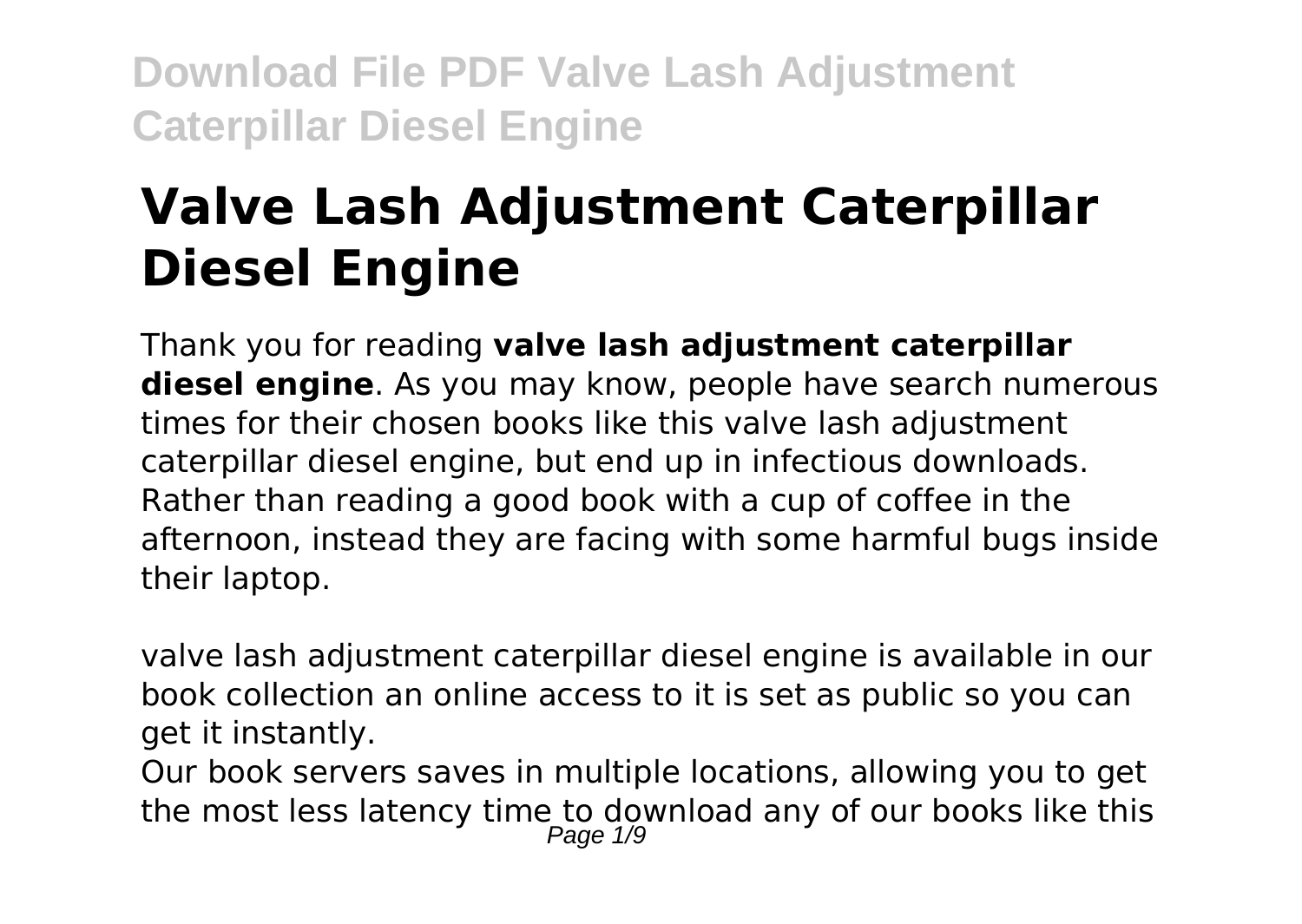one.

Kindly say, the valve lash adjustment caterpillar diesel engine is universally compatible with any devices to read

team is well motivated and most have over a decade of experience in their own areas of expertise within book service, and indeed covering all areas of the book industry. Our professional team of representatives and agents provide a complete sales service supported by our in-house marketing and promotions team.

#### **Valve Lash Adjustment Caterpillar Diesel**

To check and make adjustment to the valve lash, use the procedure that follows: 1. Remove the valve covers. Cylinder, Valve And Pump Location. 2. Turn the crankshaft Counterclockwise (as seen from rear of engine) until No. 1 piston is at top center on the compression stroke. The TC-1 mark on the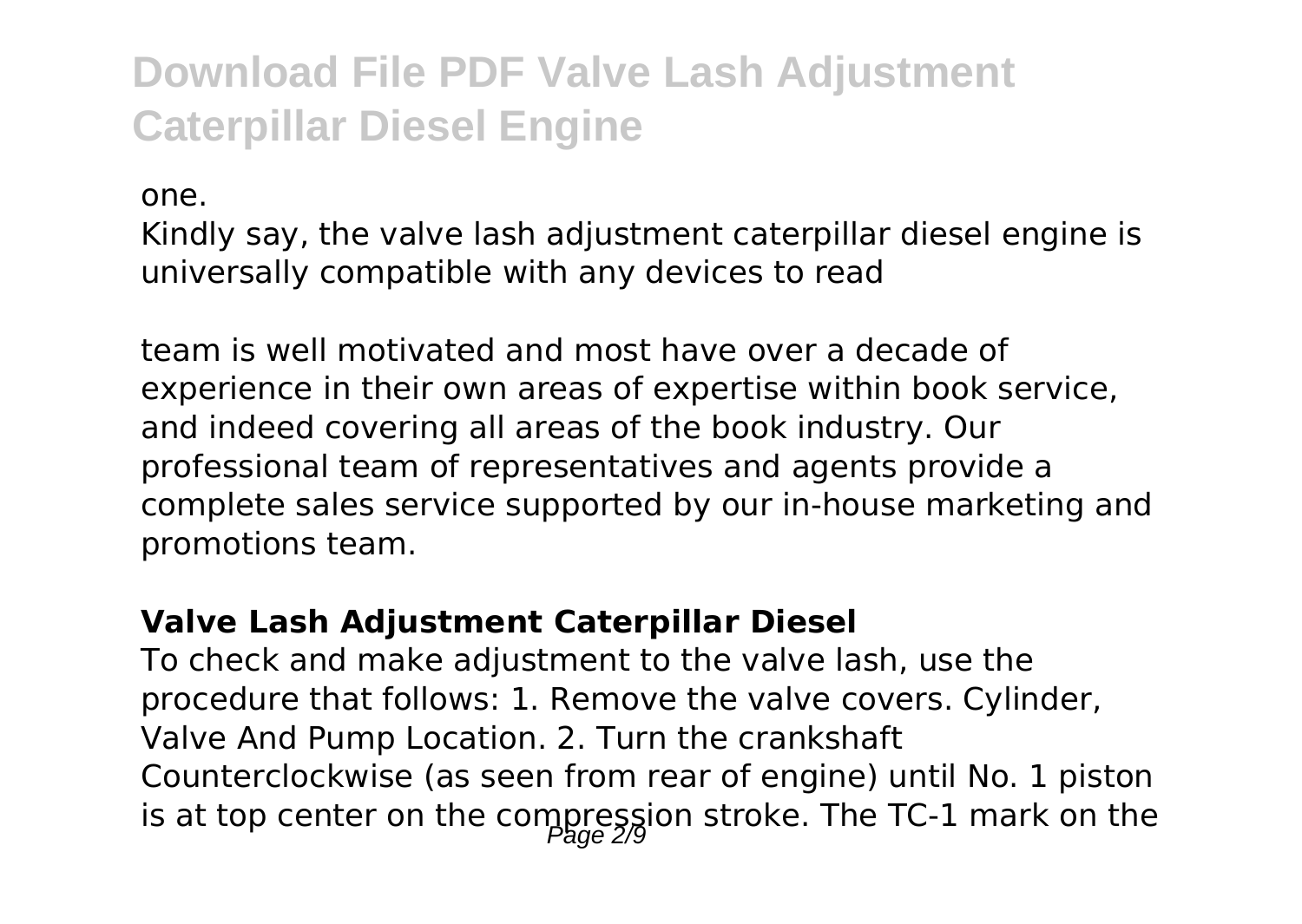damper assembly will be in alignment with the timing pointer. Valve Lash Adjustment (1) Adjustment screw.

#### **3208 – Valve Lash Setting | Caterpillar Engines ...**

Adjust the valve lash according to Table 2. Lightly tap the rocker arm with a soft mallet. This action will ensure that the lifter roller seats against the base circle of the camshaft. Loosen the adjustment locknut. Place the appropriate feeler gauge between rocker arm and the valve bridge. Then, turn the adjustment screw in a clockwise direction.

#### **C15 and C18 – Engine Valve Lash – Inspect/Adjust ...**

A valve adjustment (sometimes also called an overhead) is vital to the health of your diesel engine to ensure proper combustion. This is often an overlooked task for proper engine maintenance; however, neglecting your valves could lead to a lot of unwanted hassles like loss of power and decreased fuel efficiency.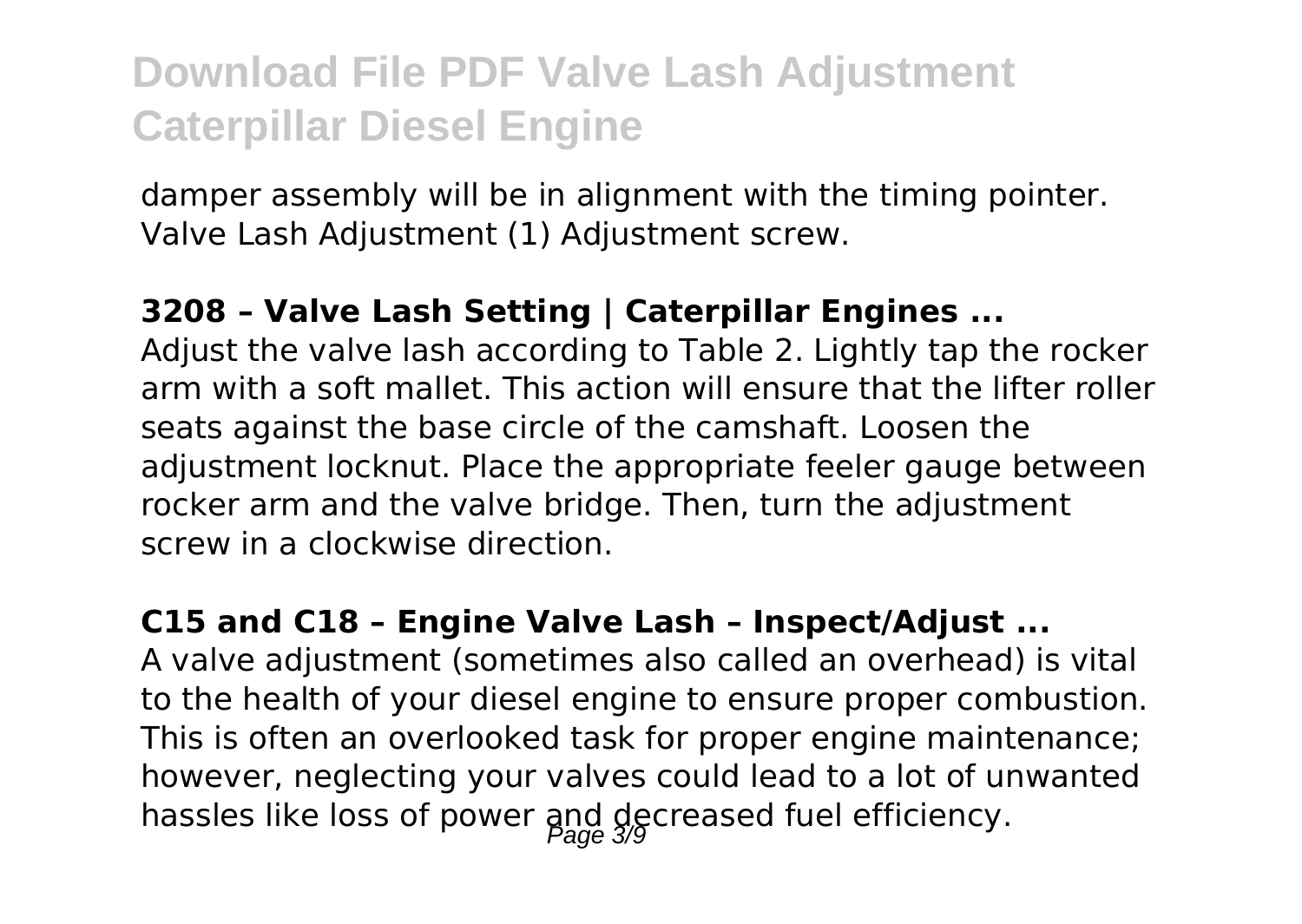#### **When Diesel Engines Need a Valve Adjustment | Allstate**

**...**

800+ Horsepower 17 Liter Caterpillar Diesel Engine Build from Start to Finish  $+$  1973 Peterbilt - Duration: ... Valve Lash Adjustment on Caterpillar C15 - Duration: 15:13. dustin clinger 106,305 ...

#### **CAT 3126B Valve lash adjustment backwards**

With engine at TDC #1, adjust intake valves on 1,2,5, and 7. Adjust exhaust valves on 1,3,4, and 8. Rotate crankshaft 360 degrees and adjust remainder of valves. Make sure you adjust bridges before adjusting valve lash.

#### **Caterpillar 3406 3408 3412 Series - valve adjustment**

Make an adjustment to the valve clearance on the intake valves for cylinders 1 and 2. Make an adjustment to the valve clearance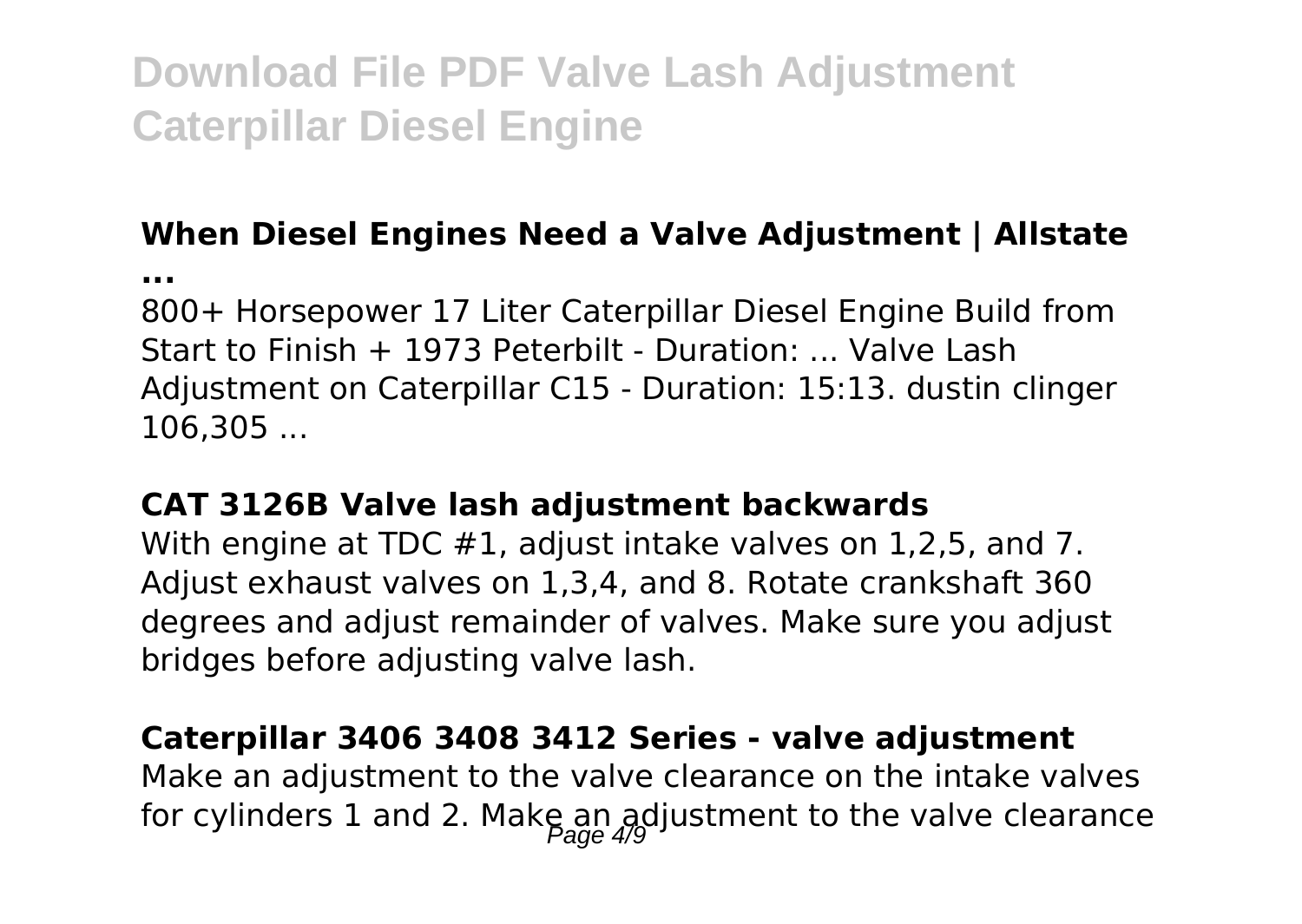on the exhaust valves for cylinders 1 and 3. 3. Turn the flywheel 360 degrees in the direction of engine rotation. This will put No. 4 piston at top center (TC) on the compression stroke. 4.

#### **Valve adjustment procedure on 4 cylinder? | Heavy ...**

The valve adjustment procedure, on a 3054 Caterpillar diesel engine, begins with manually turning the engine to the number one cylinder. Tighten the valve screw with the cylinder at the top of the...

#### **What is the Valve adjustment procedure on 3054 caterpillar ...**

Evaluations have determined that the greatest rate of change in valve lash adjustment occurs during the first few hundred hours of operation on a new, rebuilt or remanufactured engine. Intake and exhaust valve lash adjustments should be made at the first recommended oil change interval given in the individual product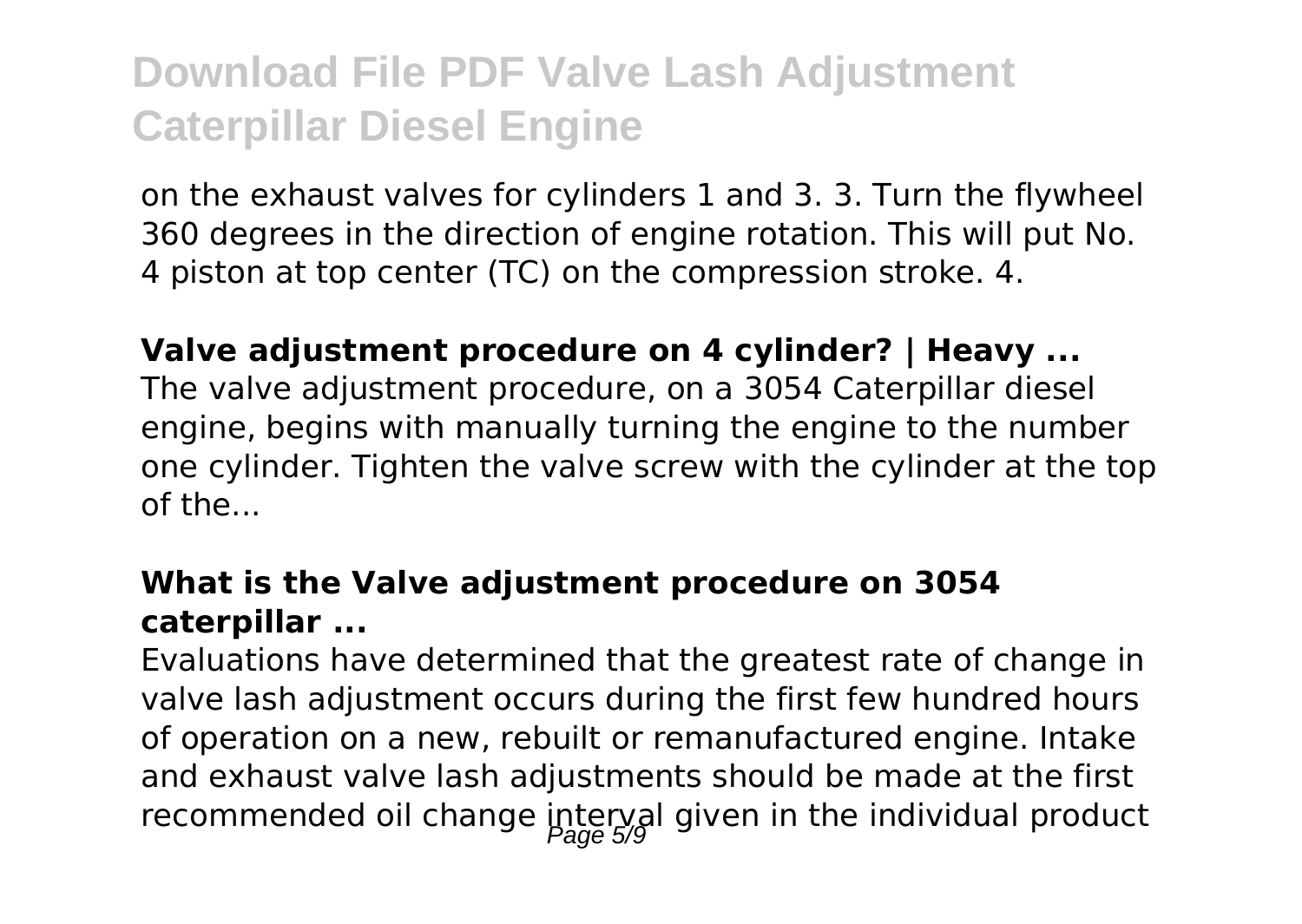Operation And Maintenance Guide.

#### **Marine Diesel Engines - Caterpillar C7 1 valve adjustment**

Engine valve lash should be adjusted at the first oil change on a new engine. On Cat® Marine Engines, the first oil change is typically recommended at 250, 500 or 1000 hours. A valve lash adjustment is critical because the valves of a diesel engine play a key role in the combustion process.

#### **When Do I Need To Adjust the Valves On My New Engine? - Cat**

There is a way without having a manual to adjust the engine valves on any inline diesel engine because of the universal design that makes it easy to carry out this procedure. This procedure is called the rocker method that uses the intake and exhaust valve position as a reference while turning over the engine by hand.  $P_{\text{face 6/9}}$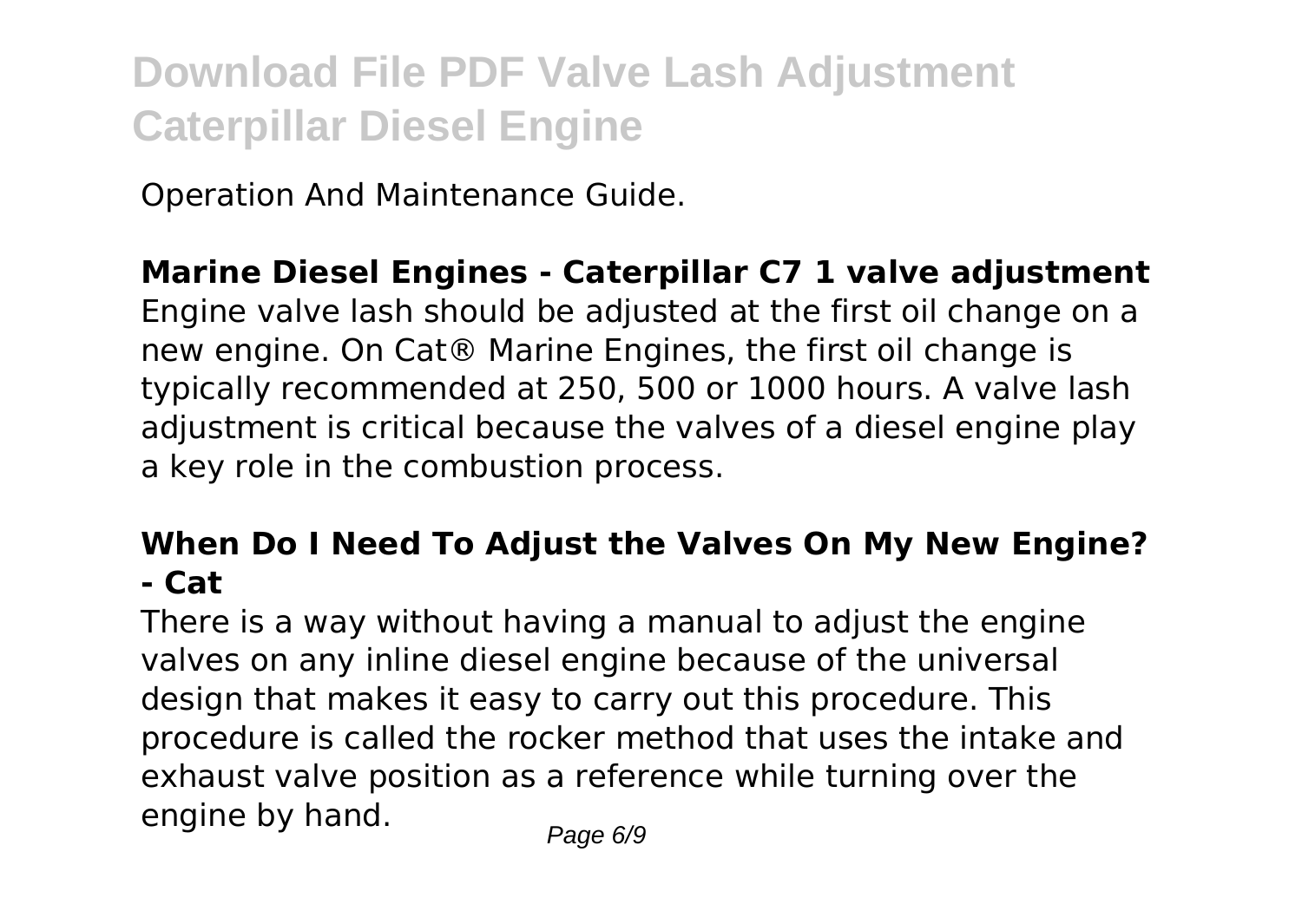#### **Setting Valves On A Diesel Engine Without A Manual ...**

Adjust the valve lash on the exhaust valves for cylinders 1, 3, and 5. Turn the flywheel for 360 degrees in the direction of engine rotation. The No. 6 piston will be at the top center (TC) on the compression stroke. Adjust the valve lash on the inlet valves for cylinders 3, 5, and 6.

**3046 Engine for Caterpillar Built Machines Caterpillar** Loose adjustment screw for the valve lash If the camshaft and valve lifters show rapid wear, look for fuel in the lubrication oil or dirty lubrication oil as a possible cause. The valve lash is measured between the top of the valve stem and the rocker arm lever. Note: No. 1 cylinder is at the front of the engine.

#### **C2.2 Engine and C1.5 Generator Set Caterpillar**

Rotate the engine by hand until the front cylinder is at top-dead-